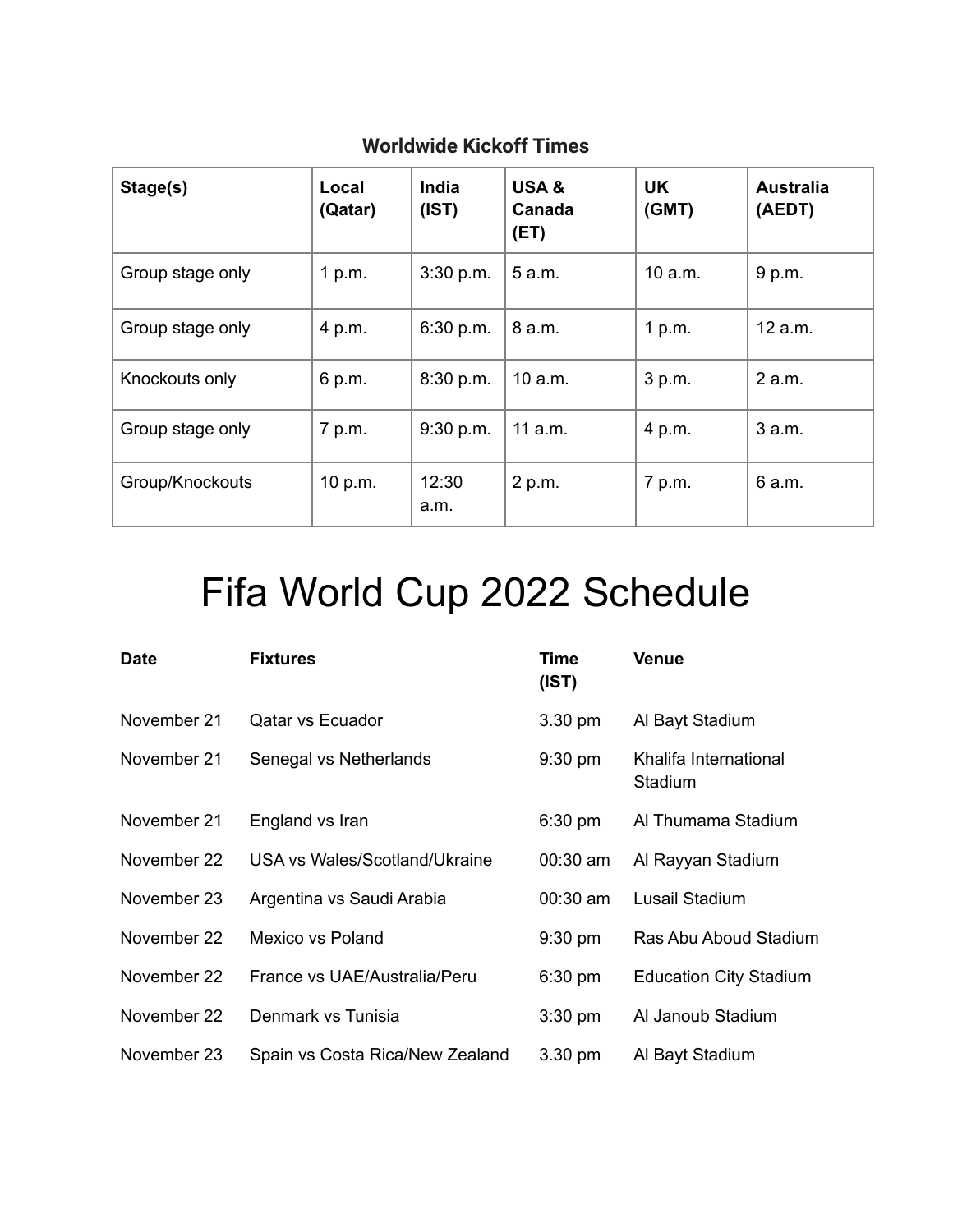| November 23 | Germany vs Japan                | 9:30 pm   | Khalifa International<br>Stadium |
|-------------|---------------------------------|-----------|----------------------------------|
| November 23 | Belgium vs Canada               | $6:30$ pm | Al Thumama Stadium               |
| November 24 | Morocco vs Croatia              | 00:30 am  | Al Rayyan Stadium                |
| November 25 | <b>Brazil vs Serbia</b>         | 00:30 am  | Lusail Stadium                   |
| November 24 | Switzerland vs Cameroon         | $9:30$ pm | Ras Abu Aboud Stadium            |
| November 24 | Portugal vs Ghana               | 6:30 pm   | <b>Education City Stadium</b>    |
| November 24 | Uruguay vs South Korea          | 3.30 pm   | Al Janoub Stadium                |
| November 25 | England vs USA                  | 3.30 pm   | Al Bayt Stadium                  |
| November 25 | Wales/Scotland/Ukraine vs Iran  | $9:30$ pm | Khalifa International<br>Stadium |
| November 25 | Qatar vs Senegal                | 6:30 pm   | Al Thumama Stadium               |
| November 26 | Netherlands vs Ecuador          | 00:30 am  | Al Rayyan Stadium                |
| November 27 | France vs Denmark               | 00:30 am  | Lusail Stadium                   |
| November 26 | Tunisia vs UAE/Australia/Peru   | $9:30$ pm | Ras Abu Aboud Stadium            |
| November 26 | Argentina vs Mexico             | $6:30$ pm | <b>Education City Stadium</b>    |
| November 26 | Poland vs Saudi Arabia          | 3.30 pm   | Al Janoub Stadium                |
| November 27 | Belgium vs Morocco              | 3.30 pm   | Al Bayt Stadium                  |
| November 27 | Croatia vs Canada               | $9:30$ pm | Khalifa International<br>Stadium |
| November 27 | Spain vs Germany                | 6:30 pm   | Al Thumama Stadium               |
| November 28 | Japan vs Costa Rica/New Zealand | 00:30 am  | Al Rayyan Stadium                |
| November 29 | Portugal vs Uruguay             | 00:30 am  | Lusail Stadium                   |
| November 28 | South Korea vs Ghana            | 9:30 pm   | Ras Abu Aboud Stadium            |
| November 28 | <b>Brazil vs Switzerland</b>    | $6:30$ pm | <b>Education City Stadium</b>    |
| November 28 | Cameroon vs Serbia              | 3.30 pm   | Al Janoub Stadium                |
| November 29 | <b>Netherlands vs Qatar</b>     | 3.30 pm   | Al Bayt Stadium                  |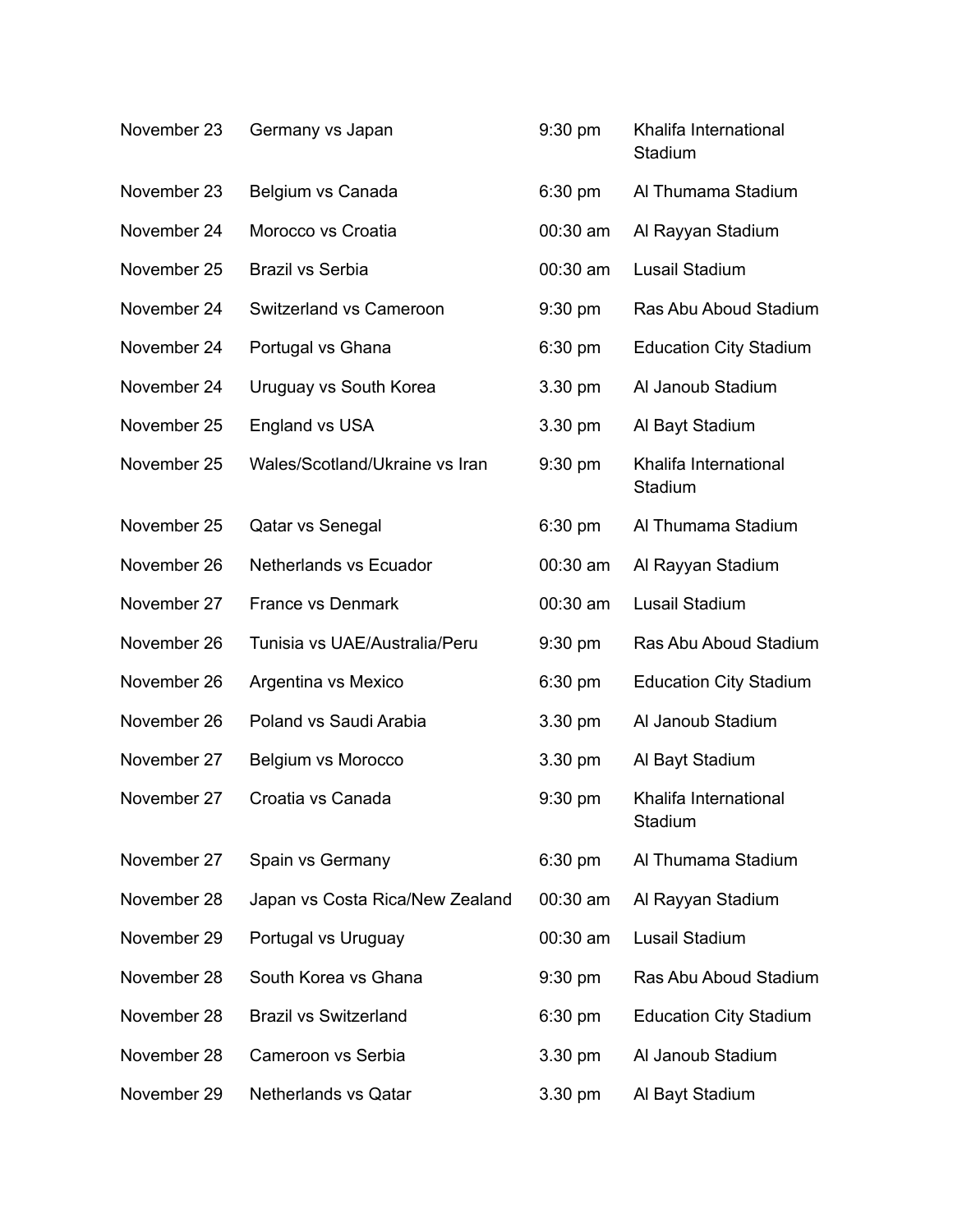| November 29 | Ecuador vs Senegal                   | 9:30 pm    | Khalifa International<br>Stadium |
|-------------|--------------------------------------|------------|----------------------------------|
| November 29 | Wales/Scotland/Ukraine vs England    | $6:30$ pm  | Al Thumama Stadium               |
| November 30 | Iran vs USA                          | 00:30 am   | Al Rayyan Stadium                |
| December 1  | Poland vs Argentina                  | 00:30 am   | <b>Lusail Stadium</b>            |
| November 30 | Saudi Arabia vs Mexico               | $9:30$ pm  | Ras Abu Aboud Stadium            |
| November 30 | Tunisia vs France                    | 6:30 pm    | <b>Education City Stadium</b>    |
| November 30 | UAE/Australia/Peru vs Denmark        | 3.30 pm    | Al Janoub Stadium                |
| December 1  | Japan vs Spain                       | 3.30 pm    | Al Bayt Stadium                  |
| December 1  | Costa Rica/New Zealand vs<br>Germany | $9:30$ pm  | Khalifa International<br>Stadium |
| December 1  | Croatia vs Belgium                   | $6:30$ pm  | Al Thumama Stadium               |
| December 2  | Canada vs Morocco                    | 00:30 am   | Al Rayyan Stadium                |
| December 3  | Cameroon vs Brazil                   | $00:30$ am | Lusail Stadium                   |
| December 2  | Serbia vs Switzerland                | $9:30$ pm  | Ras Abu Aboud Stadium            |
| December 2  | South Korea vs Portugal              | $6:30$ pm  | <b>Education City Stadium</b>    |
| December 2  | Ghana vs Uruguay                     | 3.30 pm    | Al Janoub Stadium                |

## **ROUND-OF-16**

| December 3 | 1A vs 2B     | 8:30 pm           | Khalifa International<br>Stadium |
|------------|--------------|-------------------|----------------------------------|
| December 4 | $1C$ vs $2D$ | $00:30$ am        | Al Rayyan Stadium                |
| December 5 | $1B$ vs $2A$ | $00:30$ am        | Al Bayt Stadium                  |
| December 4 | $1D$ vs $2C$ | $8:30 \text{ pm}$ | Al Thumama Stadium               |
| December 6 | 1G vs 2H     | $00:30$ am        | Ras Abu Aboud Stadium            |
| December 5 | 1E vs 2F     | $8:30$ pm         | Al Janoub Stadium                |
| December 7 | 1H vs $2G$   | $00:30$ am        | Lusail Stadium                   |